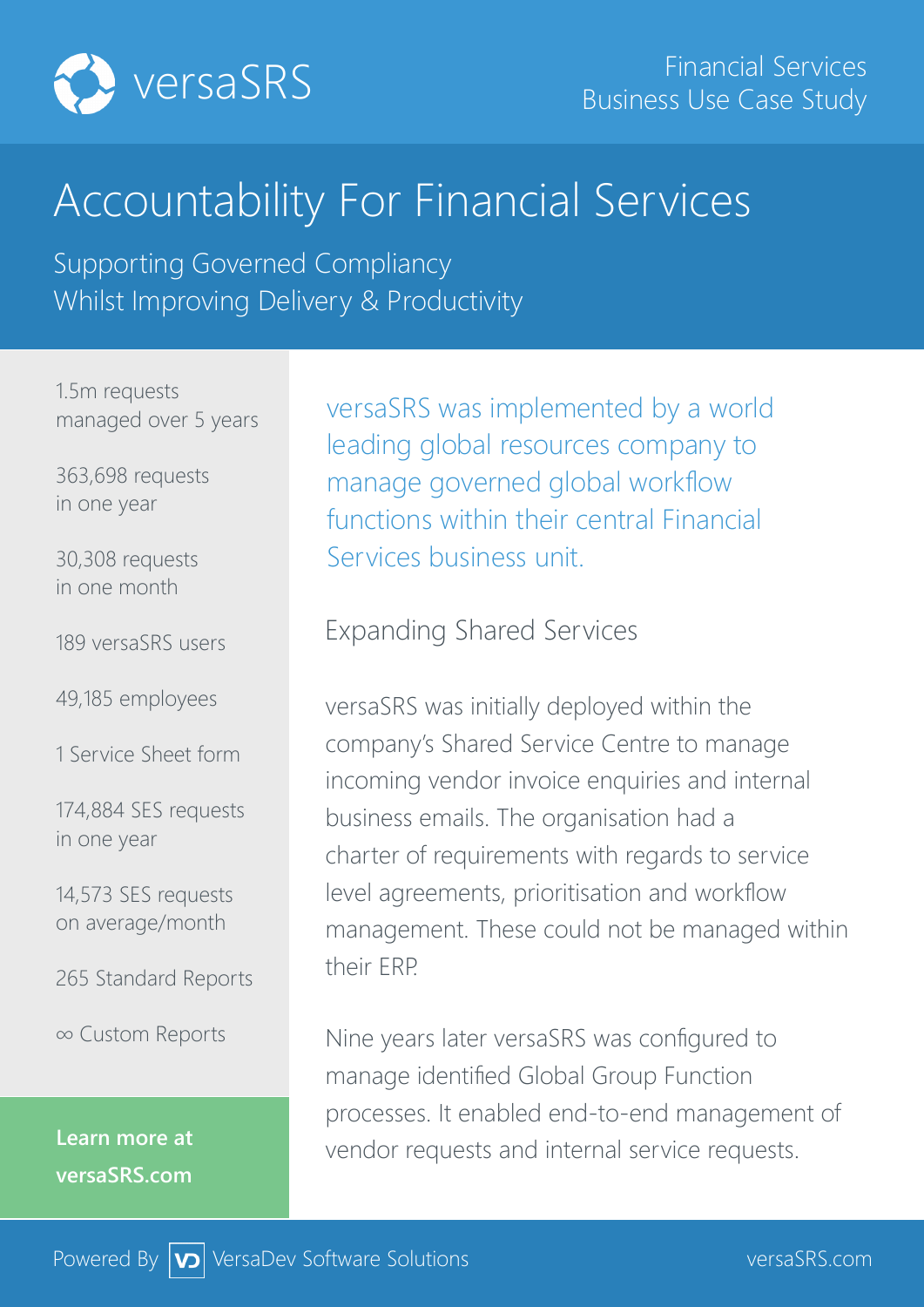

versaSRS provides VPs with a suite of reports previously unavailable to them. Staff workloads have been streamlined via the governed SLA timeframes to improve delivery and productivity.

#### Enabling Vendors & Providing Self-Service

Integrated versaSRS web forms have been deployed to automate a range of service requests such as:

- 
- 
- 
- Service Entry Sheet Employee Expense Management
- Invoice Rejection Payment Services Customer Support
	- Invoice Enquiry  **•** Accounting Services

#### Web forms include complex business rules and aid in streamlining the business worfklow within versaSRS.

A public-facing form accessible globally 24x7 provides suppliers with the ability to submit an invoice, contact Payment Services or request an update to their Vendor Data Details.

- > The request is routed automatically to the resolution team and assigned the appropriate categorisation and due date according to governing SLAs.
- > The request automatically applies Vendor or Employee details and links important information for the team to reference.
- > As the generated case is managed, all details and changes are logged for auditing purposes.
- Where workflow is required for approvals or > extra steps, these can be applied manually or automatically via the web form.
- > The case can therefore be managed until completion and all communications back to the Requestor handled through versaSRS via templates for standardised process and business workflow.
- > If required, the Vendor can also use a Customer Portal to lodge or update enquiries or requests.